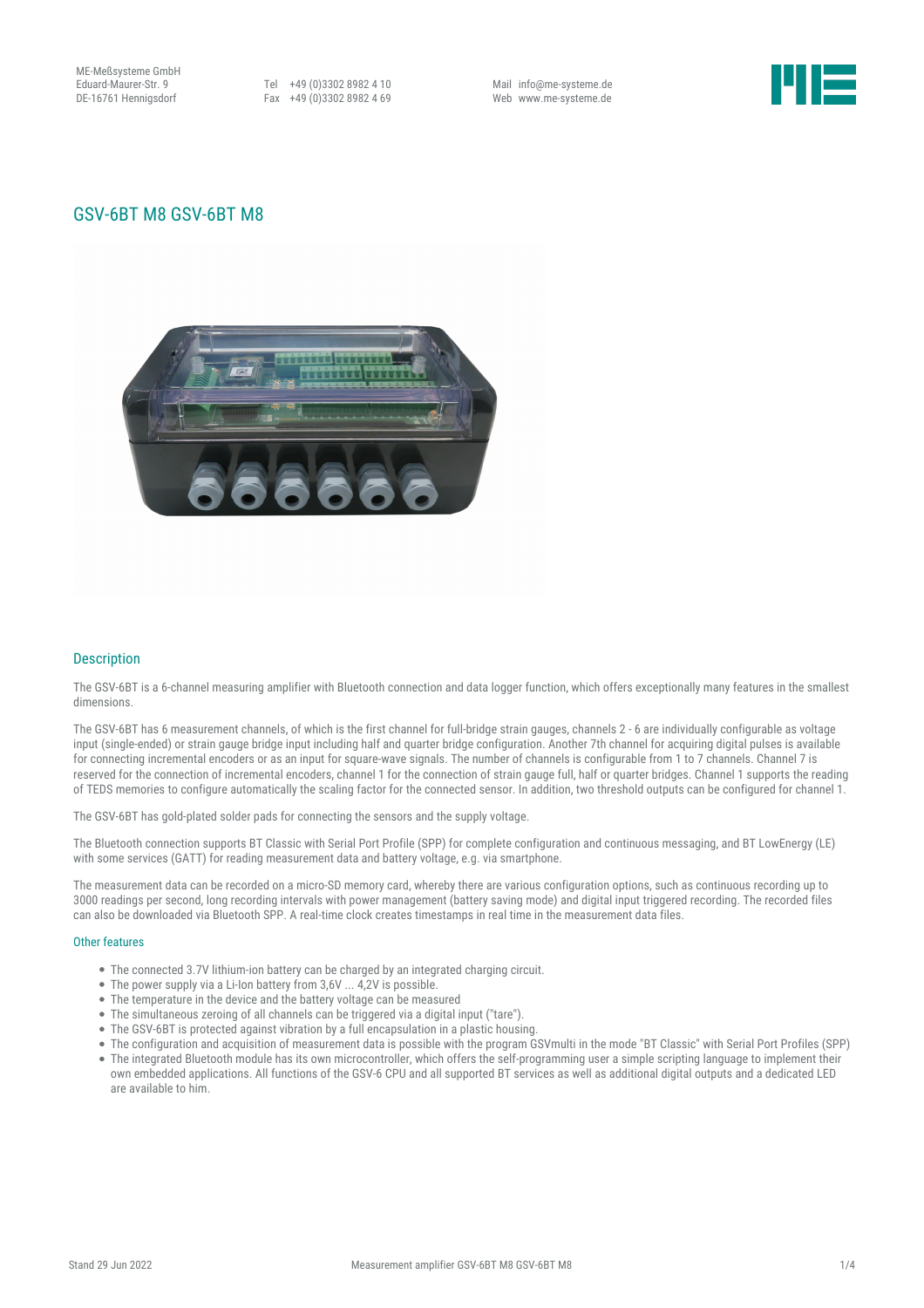Tel +49 (0)3302 8982 4 10 Fax +49 (0)3302 8982 4 69 Mail info@me-systeme.de Web www.me-systeme.de



## Technical Data

| Input analog                                              |                       |                       |
|-----------------------------------------------------------|-----------------------|-----------------------|
| Number of analog inputs                                   | 6                     |                       |
| Input sensitivity-steps                                   | $2.0$   1.0   0.5   8 | mV/V                  |
| Input sensitivity-stepsless f                             | 0.18                  | mV/V                  |
| Input resistance strain-gauge-full-bridge                 | 3505000               | Ohm                   |
| Input resistance strain-gauge-half- /quarter-bridge       | 350   1000            | Ohm                   |
| Input voltage f                                           | 010                   | $\vee$                |
| Input resistance-voltage                                  | 300                   | kOhm                  |
|                                                           |                       |                       |
| <b>Measuring frequency</b>                                |                       |                       |
| Data frequency f                                          | 1500                  | 1/s                   |
| Sampling frequency                                        | 50                    | kHz                   |
|                                                           |                       |                       |
| Supply                                                    |                       |                       |
| Supply voltage f                                          | 3.74.2                | $\vee$                |
| Current consumption f                                     | 0.7130                | mA                    |
| Strain gauge bridge supply                                | 3                     | $\vee$                |
|                                                           |                       |                       |
| Interface                                                 |                       |                       |
| Type of the interface                                     | bluetooth   teds      |                       |
| Quantity of the interface                                 | 1                     |                       |
| Version of the interface                                  | Bluetooth 4.0 (LE)    |                       |
|                                                           |                       |                       |
| Zero adjustment                                           |                       |                       |
|                                                           | digital   software    |                       |
| Type<br>Tolerance                                         | $\overline{2}$        | <b>LSB</b>            |
| Time period                                               | 1                     | ms                    |
| Trigger level f                                           | 2.83.3                | $\vee$                |
| Trigger edge                                              | rising                |                       |
|                                                           |                       |                       |
|                                                           |                       |                       |
| Temperature                                               |                       |                       |
| Rated temperature range f                                 | $0 \ldots 65$         | $^{\circ} \mathbb{C}$ |
| Operating temperature range f<br>Environmental protection | $-2085$               | $^{\circ}{\rm C}$     |
|                                                           | IP20 / IP44           |                       |
|                                                           |                       |                       |
| <b>Basis Data</b>                                         |                       |                       |
| Dimensions                                                | 152 x 97 x 61         | mm x mm x mm          |
| Connection                                                | screw terminal        |                       |
| Number of channels                                        | 6-channel             |                       |
|                                                           |                       |                       |

| Precision              |            |
|------------------------|------------|
| 0.1%<br>Accuracy class |            |
| Resolution<br>16       | <b>Bit</b> |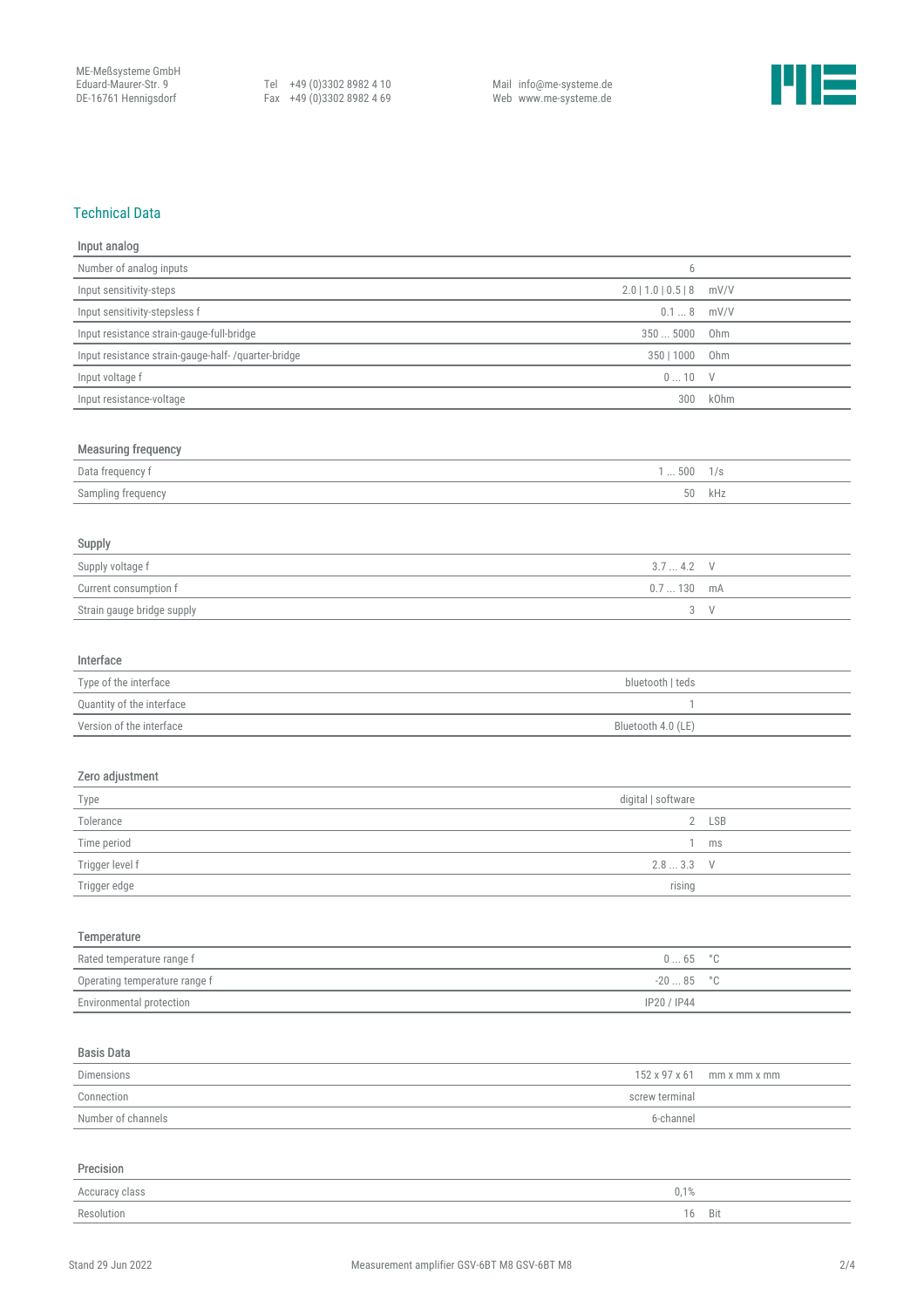Tel +49 (0)3302 8982 4 10 Fax +49 (0)3302 8982 4 69

Mail info@me-systeme.de Web www.me-systeme.de



#### Manual

Note on the bridge circuit: The allowable range for + Ud and -Ud is 1.32V to 1.68V. The maximum, unbalanced series resistor (one-sided series resistance in + Us or -Us) must not exceed 26% of the bridge resistance.

The table lists the maximum possible series resistors, which may be unilaterally connected in + Us or -Us.

| Strain Gauge bridge circuit | Max. Series resistor unbalanced |
|-----------------------------|---------------------------------|
| 350 Ohms                    | 91 Ohms                         |
| 700 Ohms                    | 182 Ohms                        |
| 1000 Ohms                   | 260 Ohms                        |
| 1400 Ohms                   | 364 Ohms                        |

### Note on contacting

The connection of sensor, battery and voltage for trickle charging is made via solder contacts. The soldering temperature should not exceed 320°C. The cross section of the connecting cables should not be larger than 0.09 mm² (AWG 28).

#### Hinweis zur Spannungsversorgung

The GSV-6BT must be powered by a rechargeable battery (3.7V ...4.2V). Additionally a trickle charge with 5V can be carried out.